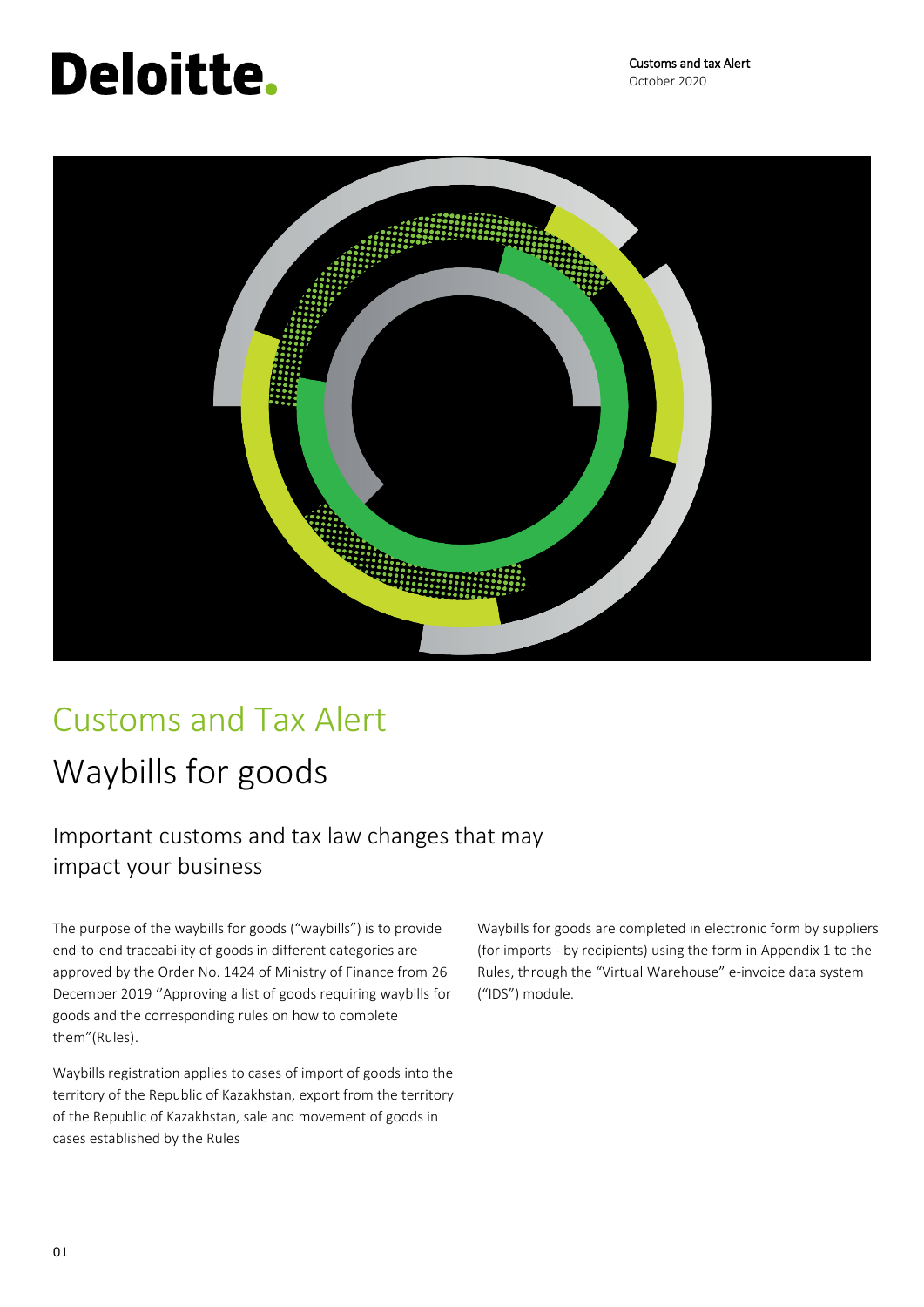#### What you need to know

#### 1. Terms of introduction of waybills for goods

*In Orders No. 379 from 13 April 2020 and No. 615 from 19 June 2020, the Ministry of Finance amended Order No. 1424 from 26 December 2019 approving the goods requiring waybills and the rules for completing them, setting a new deadline for the introduction of waybills.*

*According to a State Revenue Committee press release on 9 September 2020, the waybill implementation date has been changed to:*

- *1) 1 March 2021, for taxpayers performing export-import operations and selling excisable goods;*
- *2) 1 May 2021, for taxpayers selling goods from the World Trade Organisation (WTO) exclusion list for which electronic invoices have been issued via the "Virtual Warehouse" IDS;*
- *3) 1 July 2021, for taxpayers selling goods from the WTO exclusion list that are subject to labelling.*

*The pilot waybill registration project is due to be launched on 1 November 2020 with administrative liability exemptions for violations occurring during the pilot period.*

#### 2. Goods for which waybills should be completed:

- biofuel, whose production and turnover is regulated by the Law dated 15 November 2010 *On the State Regulation of the Production and Turnover of Biofuels* - from 1 January 2020;
- ethyl alcohol and/or alcohol products, whose production and turnover is regulated by the Law dated 16 July 1999 *On the State Regulation of the Production and Turnover of Ethyl Alcohol and Alcoholic Products* - from 1 March 2021;
- specific petroleum products, whose production and turnover is regulated by the Law dated 20 July 2011 *On the State Regulation of the Production and Turnover of Specific Petroleum Products* - from 1 March 2021;
- tobacco items, whose production and turnover is regulated by the Law dated 12 June 2003 *On the State Regulation of the Production and Turnover of Tobacco Items* - from 1 March 2021;
- goods whose Eurasian Economic Union Foreign Economic Activity Commodity Nomenclature (EAEU FEA CN) code and name are included in a list of goods for which Kazakhstan, in accordance with its WTO obligations, applies import customs

duties lower than EAEU Integrated Customs Tariffs approved in accordance with an international treaty to which Kazakhstan is a party - from 1 July 2021;

- goods imported into Kazakhstan from EAEU member countries - from 1 March 2021;
- goods exported from Kazakhstan to EAEU member countries - from 1 March 2021;
- goods that should be labelled in accordance with international agreements and Kazakhstan law - from 1 July 2021;
- goods whose EAEU FEA CN code and whose name are included in a list of goods for which Kazakhstan, in accordance with its WTO obligations, applies import customs duties lower than EAEU integrated customs tariffs, approved in accordance with an international treaty to which Kazakhstan is a party, and for which electronic invoices are issued through the "Virtual Warehouse" IDS - from 1 May 2021.

#### 3. Waybills are completed when:

- moving excisable goods, selling goods from the WTO exemption list and excisable goods in Kazakhstan;
- importing goods into Kazakhstan from other EAEU member countries, except for imports by passenger vehicle;
- exporting goods from the WTO exemption list and/or excisable goods and/or goods for which electronic invoices are issued through the "Virtual Warehouse" IDS from Kazakhstan to non-EAEU countries;
- exporting goods from Kazakhstan to EAEU member countries, except for exports by passenger vehicle;
- selling property that has been appropriated to the State;
- selling products containing gold;
- selling goods for which electronic invoices are issued through the "Virtual Warehouse" IDS.

#### 4. Waybill completion deadlines

The deadlines for completing waybills are as follows:

- 1. when moving or selling goods in Kazakhstan:
	- by the moment the goods begin to be moved or the sale of goods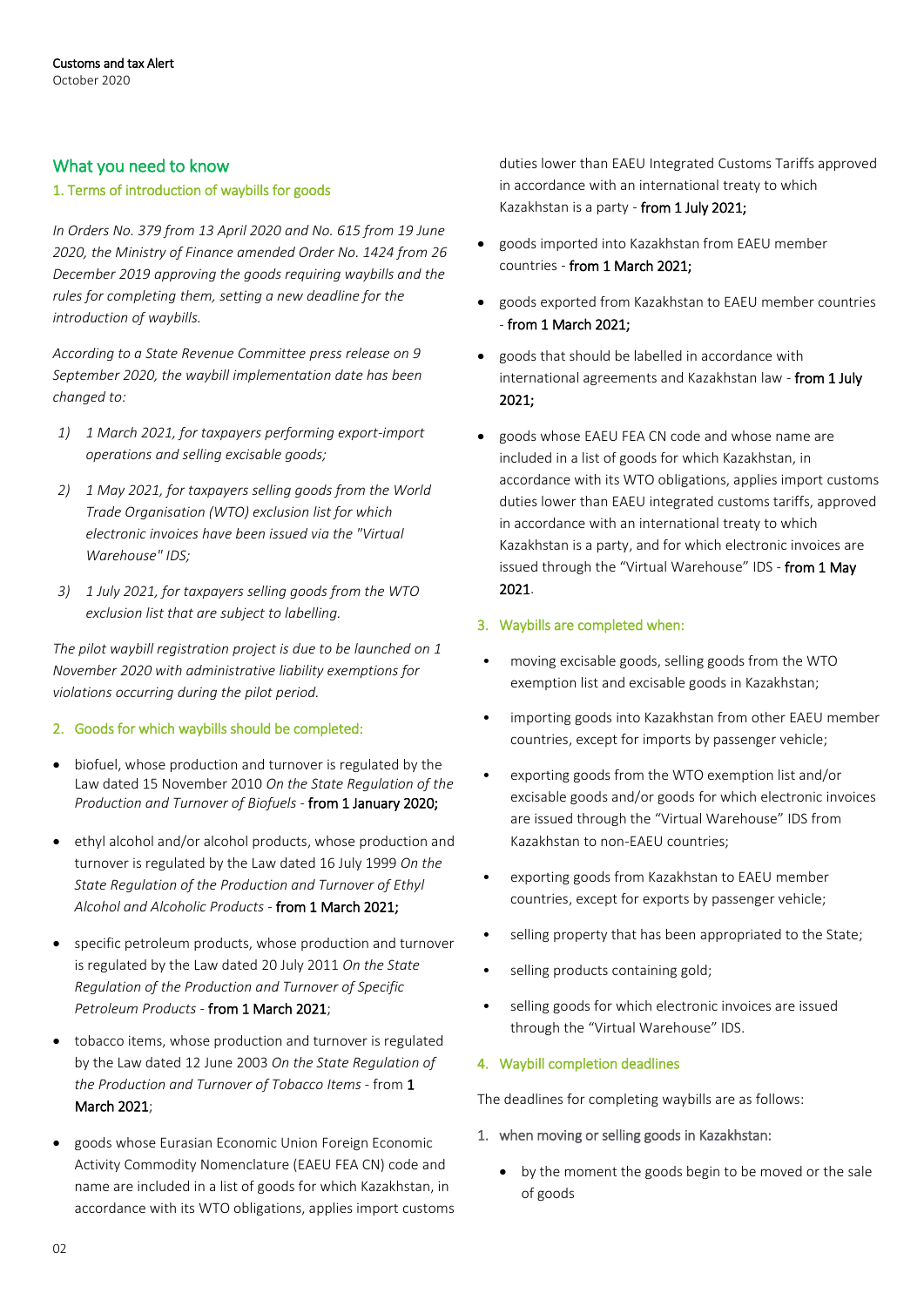2. when importing goods into Kazakhstan:

#### From non-EAEU countries:

• by the moment the goods cleared through customs begin to be moved or the sale of goods;

#### From EAEU member countries:

- before the Kazakhstan state border is crossed.
- 3. when exporting goods from Kazakhstan to EAEU member countries and non-EAEU countries:
	- by the moment the goods begin to be moved or the sale of goods.
- 4. when selling products containing gold monthly, by the  $15<sup>th</sup>$ day of the month following the month of sale.

#### 5. Waybill registration, correction and revocation

Waybills should be confirmed or rejected by the recipient within 20 working days of their IDS registration date.

#### Recipients are not required to confirm waybills when:

- selling goods for export;
- selling fuel and lubricants used by airports to refuel aircraft belonging to foreign airlines operating international flights;
- selling goods to a retail seller, except for excisable sales, sales to special economic zones either fully or partially within the EAEU customs border;
- selling goods to an individual who is not an individual entrepreneur;
- issuing waybills to recipients registered in regions of Kazakhstan with no public telecommunications networks.

#### Correcting waybills

 Amendments and/or additions to a previously issued waybill that do not entail changing the supplier and/or recipient of goods, will involve cancelling the previously issued waybill.

#### Revoking waybills

- Waybills can be revoked without issuing a new one;
- Suppliers may cancel or revoke waybills recognised as incomplete and/or including unreliable data (for imports – recipients):
- ̶ *for excisable goods - within five working days of the waybill registration date, if they have not been confirmed or rejected by recipients;*
- ̶ *for other products - within 20 work days of the waybill registration date, if they have not been confirmed or rejected by recipients.*

#### 6. Waybill currency

Waybills are completed in tenge for goods transported within Kazakhstan and exported, except when they can be completed in a foreign currency:

- for transactions to sell goods under production sharing agreements;
- for transactions to sell goods for export subject to 0% VAT in accordance with articles 386, 446 and 449 of the Tax Code;
- for sales turnover taxable at 0% VAT, in accordance with point 3 of article 393 of the Tax Code;
- When goods are imported into Kazakhstan, waybills can be completed in tenge or the invoice currency.

#### 7. Administrative liability

The Administrative Violations Code stipulates liability for failing to complete or provide a waybill for goods.

Article 283-1. Failure to submit or the late submission of waybills; incorrect name and quantity (volume) of goods in waybills, and incorrect reference in waybills to personal identification numbers-codes for petroleum products, tobacco items, ethyl alcohol and alcoholic products, and biofuels.

1. A failure to submit or a late submission of waybills:

entails a fine on individuals of 5, small businesses or non-profit organisations of 10, on medium-sized businesses of 20, and on large businesses of 30 times the monthly calculation index.

2. The action stipulated in part one of this article committed repeatedly within a year after the imposition of an administrative penalty:

entails a fine on individuals of 10, on small businesses or nonprofit organisations of 20, on medium-sized businesses of 40, and on large businesses of 60 times the monthly calculation index.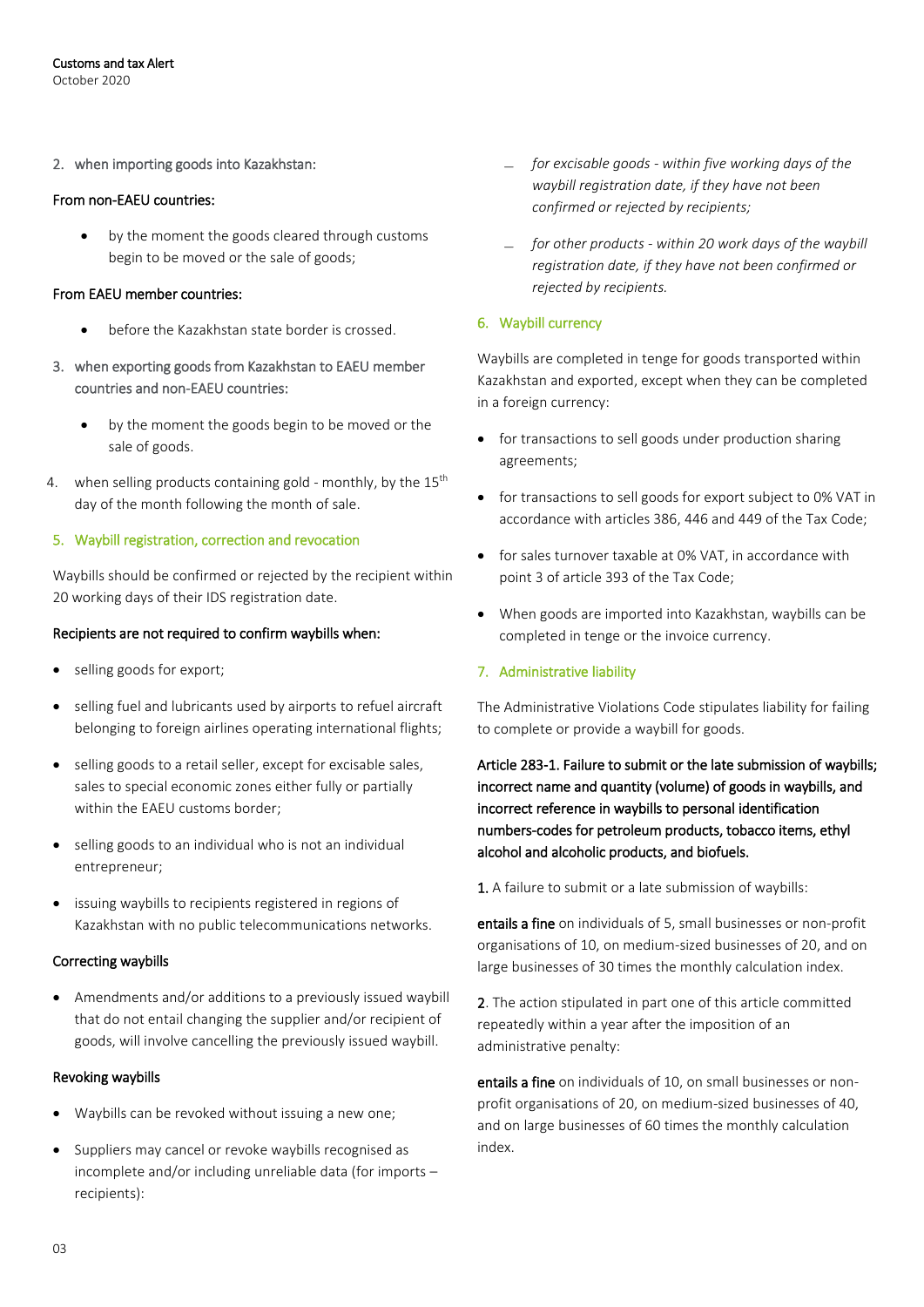3. An incorrect name and quantity (volume) of goods in waybills, and incorrect personal identification number-code for petroleum products, tobacco items, ethyl alcohol and alcoholic products, biofuels:

entail a fine on individuals of 10, on small businesses or nonprofit organisations of 20, on medium-sized businesses of 40, and on large businesses of 50 times the monthly calculation index.

4. The actions stipulated in part three of this article committed repeatedly within a year of the imposition of an administrative fine:

entail a fine on individuals of 20, on small businesses or nonprofit organisations of 40, on medium-sized businesses of 60, and on large businesses of 100 times the monthly calculation index.

5. A failure to complete a waybill, and the turnover of certain types of petroleum products, tobacco items, biofuels; the

turnover and movement of ethyl alcohol and/or alcoholic products without waybills:

entail a fine on individuals of 20, on small businesses of 50, on medium-sized enterprises of 100, and on large businesses of 200 times the monthly calculation index with the confiscation of the ethyl alcohol and/or alcohol products, certain petroleum products, tobacco items, biofuels that are the direct object of an administrative offence and/or income or money received as a result of the administrative violation.

6. The actions stipulated in part five of this article committed repeatedly within a year of the imposition of an administrative fine:

entail a fine on individuals of 40, on small businesses of 100, on medium-sized businesses of 200, and on large businesses of 400 times the monthly calculation index, with the confiscation of the ethyl alcohol and/or alcohol products, certain petroleum products, tobacco items, biofuels that are the direct object of an administrative offence and/or income or money received as a result of the administrative violation.